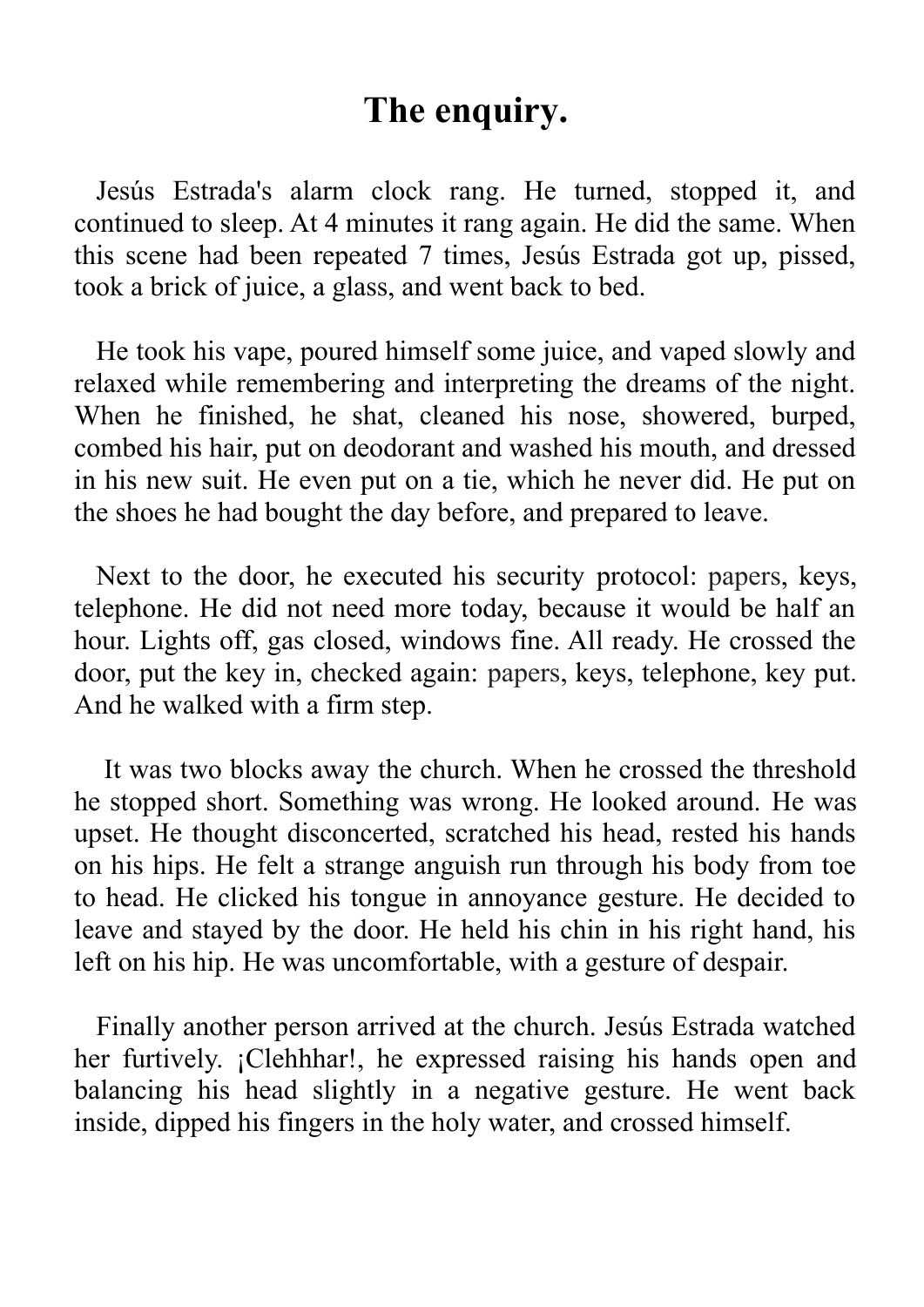He walked slowly now. He chose a bench halfway between the door and the altar. He moved a couple of meters from the hall and sat down. He thought about kneeling, as he did sometimes being a kid and being forced, but he preferred not to. Then he looked around. There were about ten people scattered throughout the room, it was not a Sunday or a holiday, and they were all sitting, not kneeling, and they were leaning their forearms on the back of the previous bench, so he did the same.

"Sir," he said, "I wanted to make you some quer..." Two people turned to him and chimed him with demanding and recriminating gestures. Then Jesús Estrada raised his hand slightly in apology. At that moment the sound in the room was noticeable, before he had not noticed. They all whispered, as in the movies, he thought. So he did the same and whispered his words.

 Jesús Estrada.- I wanted to make two inquiries, Lord. Of course, the first one is quite trivial, maybe one of your subjects could be in charge... I think it belongs to Saint Cristobal. Let it go.

He let a few seconds pass while he put on his tie, his hair, he sniffed his snot lightly…

JE.- You´ll see, Sancris, I hope you do not mind if I call you that. They caught me for the second time driving having taken a beer. Money is not a problem, but a few points have been removed. If they catch me again, they'll take my card and, in the fourth, they could even put me in jail. The question is: How can I recover points quickly?

When he finished saying these words, he took out his cell phone and asked Cortana the same question but, as he did whispering, Cortana answered: If you said something, I did not understand it! The same two people from before and some more turned around and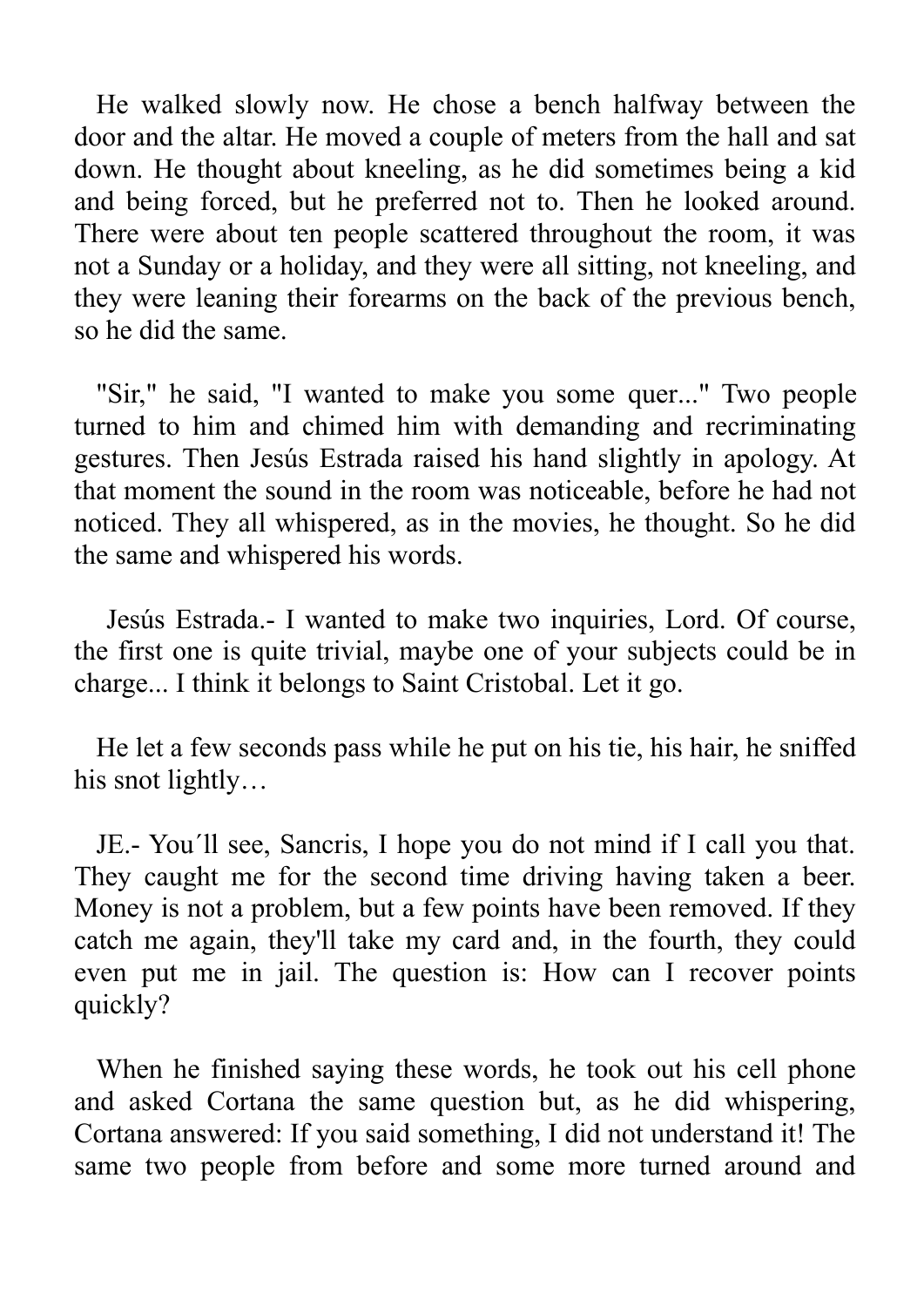chided him with great anger. Jesús Estrada apologized more effusively than before.

He decided to type. He entered the page of the DGT / Card by points ... "Go. Two years nothing less, because going to classes and examining me is ruled out. What could they tell me not to drink beer? That would not make sense... " He searched for more (Buy points). He read for a few seconds. "Well, it will have to be studied," he said.

JE.- Thank you, Sancris. I have another much more serious question, but you can not answer me, this is a matter of the Lord in person. Let it go.

He put on his tie and hair again, cleared his throat, adjusted his ass on the bench, and went directly to the Lord, this time.

JE.- You´ll see, Lord. Already at 5 or 6 years of age I knew for certain that you do not exist and that Death is total and definitive. What I have not known until recently is that all human beings know this but, damn, even less time ago I have realized that you do not exist, but you will exist for a very short time if... Of course, you neither created nor govern the Existence... Well, but I better tell you the matter a bit.

JE.- The fact is that when I was a kid, at school, I believed that my partners played the same game as me, that is, pretending they submitted without really doing it, although I had some evidence to the contrary. However, I could not believe they did it.

JE.- Later, at the institute, I knew for a fact that my partners submitted voluntarily and decidedly. This was always very evident to me since then, in university, some work I did... But I thought they did it basically by stupidity, a grotesque stupidity, but nothing more, although I always had the suspicion of... I could not believe such a thing.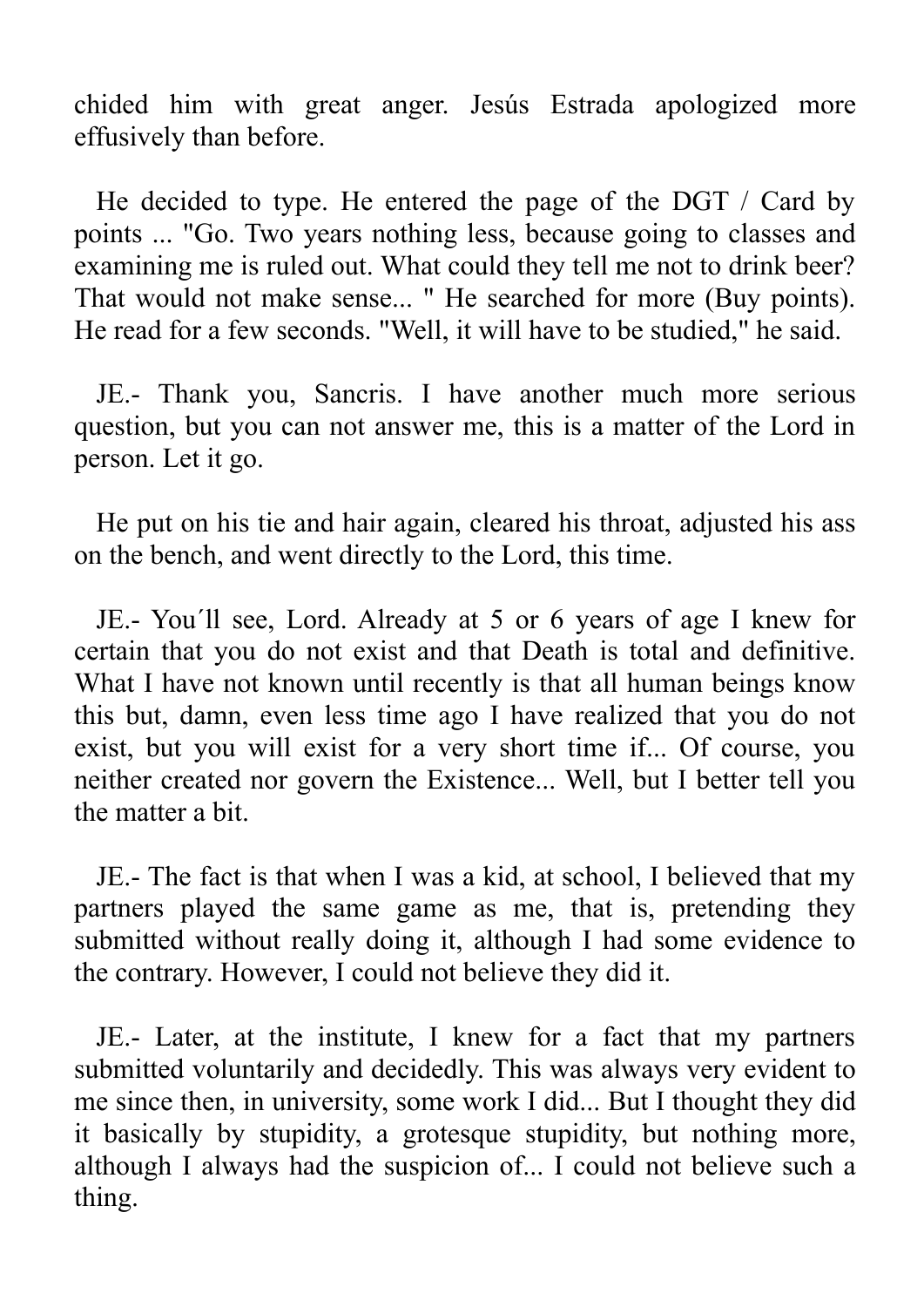JE.- Then I went crazy and it was imperative to try to change the world. From that vision at the end of my early childhood I suspected that I would have to do it and I was always accompanied by such suspicion, and clear intention at times.

JE.- In summary, I investigated and performed many works of power. To my amazement, almost nobody was interested in them, almost nobody wants to know anything. What time those, when hyppies enjoyed audience, yes, as a curious and stimulating of dreams and plans, but not wanting to fully realize it. Or perhaps it is just that they did not know how to do it, I think it was this, good intentions are not enough in such a serious matter. What a pity, the hyppies did not find the decisive message. They longed for it, they looked for it, they sang beautiful songs, sometimes dramatic, but they did not hit it and the thing faded into oblivion. few already remember, and even less understand the meaning of that.

JE.- The tremendous thing is that I had already proved conclusively that Death is Total and nobody or anything created or governs Existence. However, that was not enough. Grotesquely, after having claimed for millennia that they had the right to believe while they did not show that it was not possible, once proven, they did not care, they still believed. Amazing.

JE.- Interestingly, I had already verified that non-believers also believe, that is, believe they believe. No, they think they do not believe, but they believe... No no, let's see. Here nobody believes. What is bought refusing to live is the non-consideration of death...

Jesús Estrada realized that, for a while, there were two voices in his mind, one masculine and one feminine. Not that he would have believed that they were his own thoughts, but that they went unnoticed because they did what thoughts usually do: To comment thoughts. As a child comments what imagines.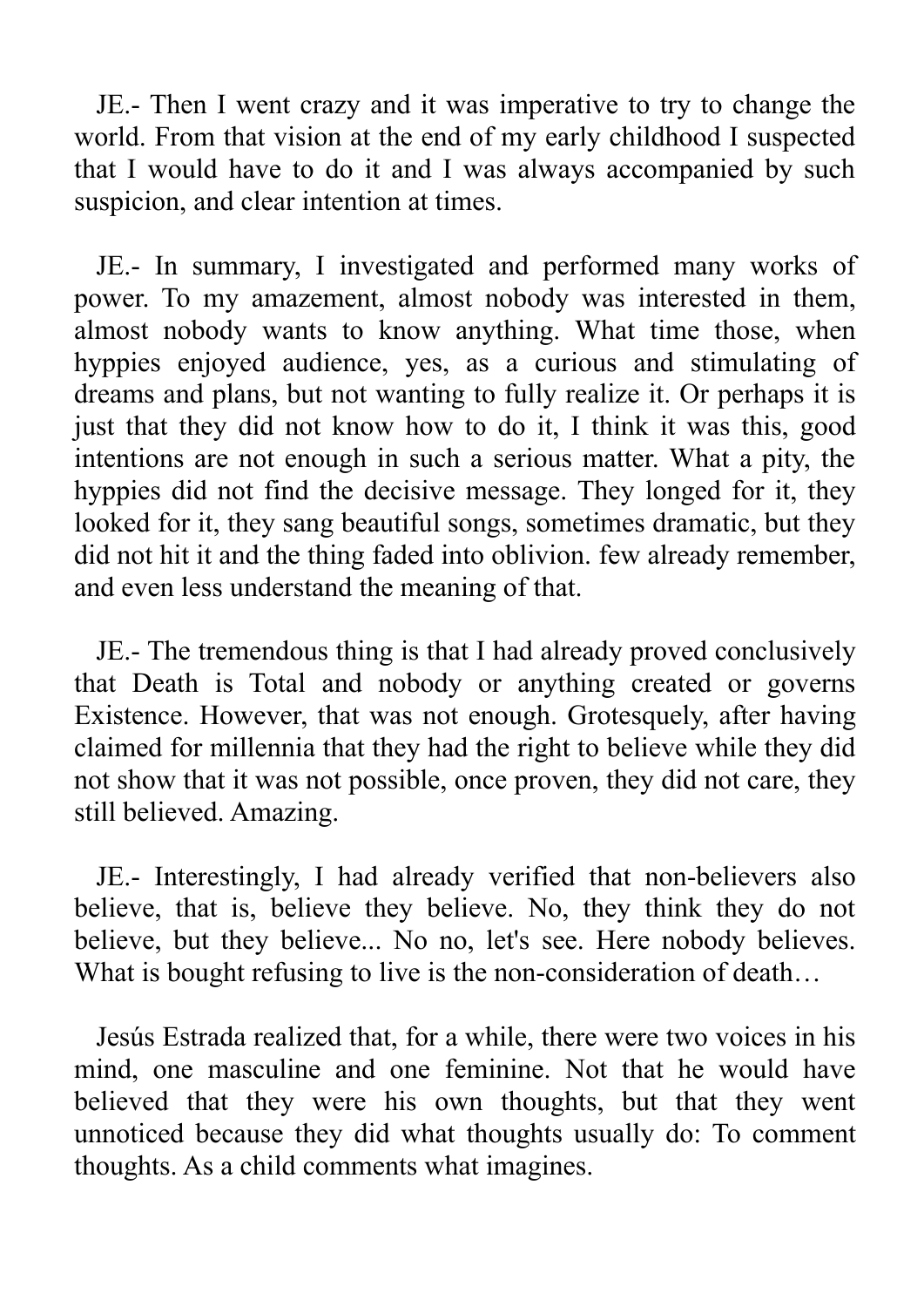These two voices commented among themselves the feelings and intentions of what Jesús Estrada thought and whispered. In the last moments, the voices had said:

Male voice.- Poor boy. He is already realizing that it is precisely the failure to achieve what leads him to understand more and more.

Female Voice.- Yes. Notice that if they had listened to him and given him credit, they would already have lynched him, like all christs.

Mv.- He is the Antichrist, there is no doubt.

(The Antichrist is the Christ of the End of the World, the one who undoes the human wrong. What Nostradamus calls Antichrist is a messiah. See the document "Messiah versus Christ", on this same website).

Fv.- But he is it because they are at the End of the World, no other characteristic distinguishes him.

Mv.- Well, and for having all the information.

Fv.- Of course, yes, but that is part of the End of the World. We must recognize, however, that he is very intelligent and has investigated without leaving a stone to turn around and without getting lost in secondary or accessory matters.

Mv.- Yes, yes, there is no doubt, although the christs also did so, only that their means were very limited.

Jesús Estrada did not believe at all that these voices were of God or of divine character. No. He knew very well that they were from extrauniverses, that is, from attentive beings from another universe, what the wizards called, making mistake, because they are organisms,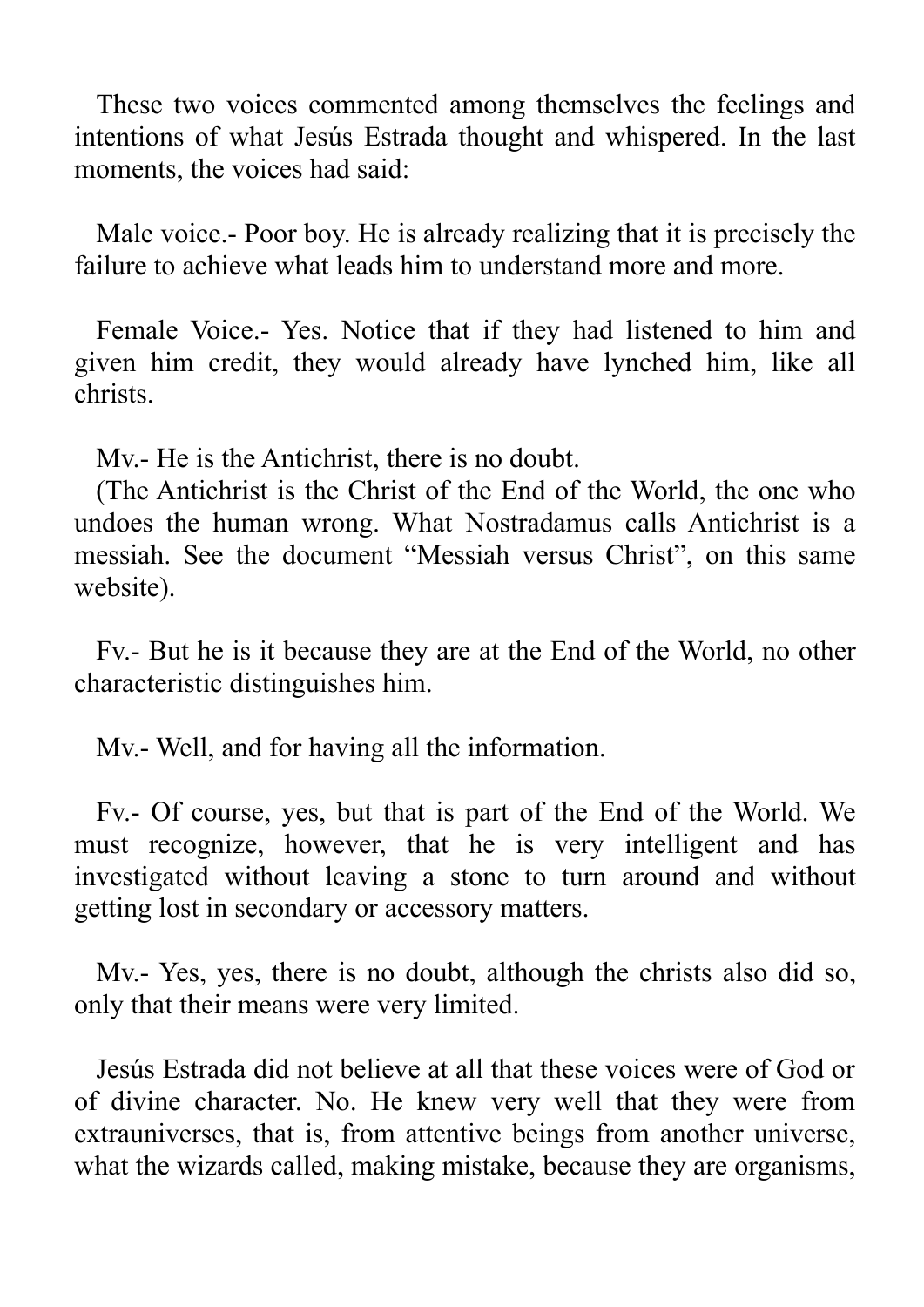inorganic beings. Nor was he scared in any way. On the contrary, he received them with joy and enthusiasm. He said:

JE.- Let's see, let's see. We do not talk about me. There are much more pressing issues…

Go. Jesús Estrada had forgotten to whisper. All the people in the church told him very angry and indignant. Jesús Estrada apologized effusively once again, saying "sorry, it's the lack of habit".

Fv.- It is not necessary that you speak, or even whisper, that you think with words is enough. We perceive your mind.

JE.- Ok, thought Jesús Estrada. Nice to meet you. Hey, it's obvious that you are aware of the human problem. You have intervened several times. That I know twice: The prank to Abraham, the thing that killed his son. So, when this man was thinking how much he would sacrifice himself to his God, one of you goes and tells him to kill his son. Of course this implies a sophisticated and subtle sense of humor. And the master move to Saint John (Revelation of Saint John, last book of the Bible) but, do you know human history, you study it in universities? And how is it that you speak to each in his or her language? Do you have human language academ...?

Mv.- Che, che, stop, stop. Do not want to know so much. On the one hand, our life is much longer than yours, don Juan (the teacher of Carlos Castaneda) already says, and we know many things about humans. Generally we do not intervene in the human problem for the simple reason that it would do for a disembodied voice to tell you what the problem is, that would only make you go crazy and, besides, it may not be enough that you say it, even though you are doing it very well. Nobody ever organized the words as accurately and exactly as you do…

 Fv.- Yes, you are the repear. Well, we are a jokers. Our interventions in the human matter have been little more than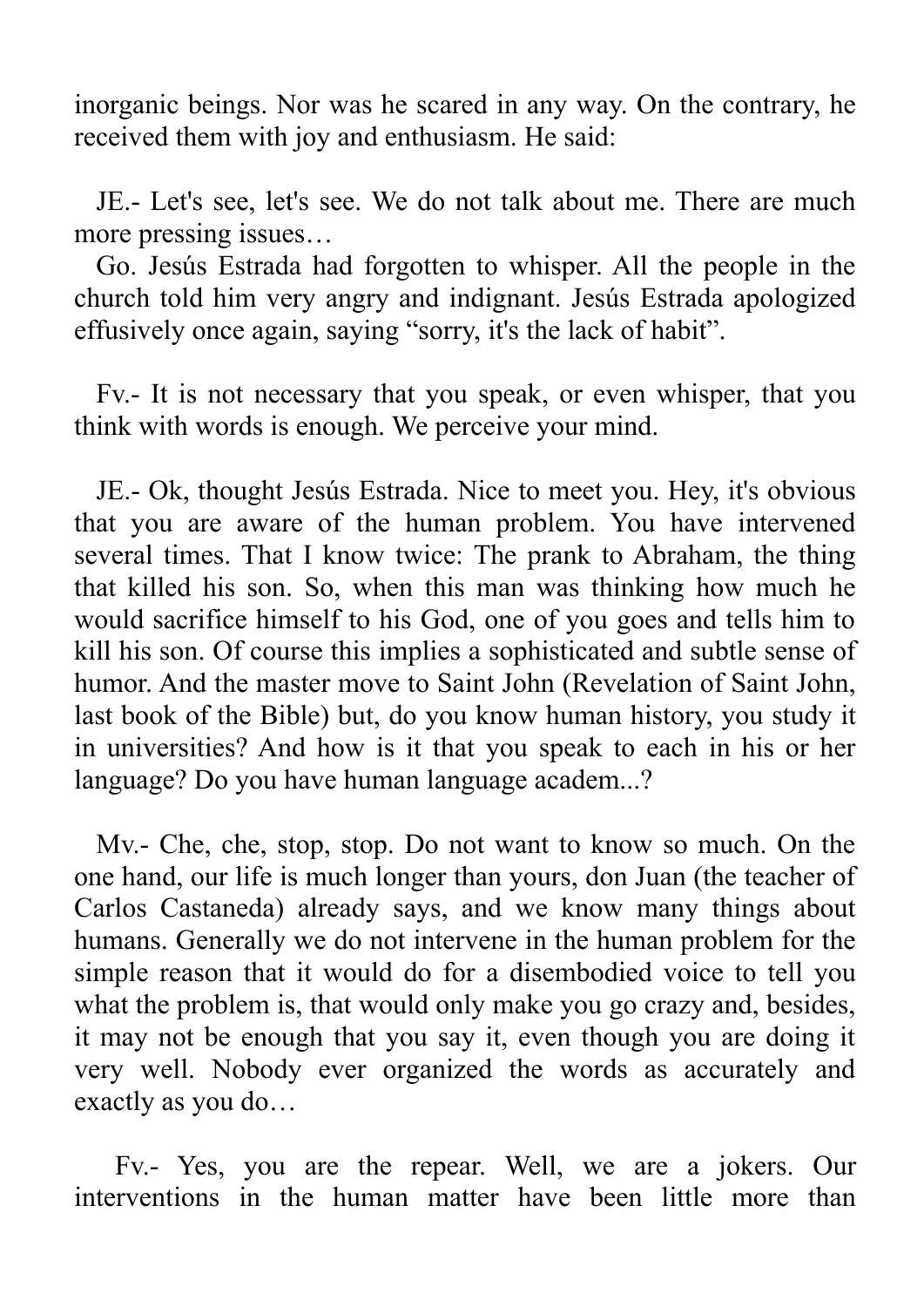individual jokes on individual occasions, do not believe that there is a collective plan between us. I do not know about joke of Abraham, nor about the play to Saint John.

Mv.- No, me neither.

JE.- Well, I'm going to the point, we have little time. The Holy Week begins and the churches close due to the death of the chief.

The fact is that our beloved Jesuschrist, the last known christ, who gave birth to the religion of the End of the World, embezzled Saint John to indream and write what had to be silenced so that the play of God was fulfilled, that is to say, the collective suicide of humanity in brutal struggle to die without knowing and, the winner, who would be God for a very short time, would understand everything, but it would be too late and would bury the Human Secret forever and would go into the grave with it.

Fv.- What an idiot this Saint John was, was not it?

JE.- Yes, of course, but the thing has its crumb. I doubted for a long time if this Saint John would not be a double agent and what he wanted to do was save the world from such a tremendous Crime against Existence.

Mv.- And it was not like that?

JE.- No, sure not. The key is that Saint John saw the End of the World in a world war, the Liquidatings against the armies of the Beast, which would try, the latter, to prevent collective suicide and, in doing so, convert the Beast into the Winner, and he or she would be God. In other words, whatever the outcome of that war, the macabre play would be fulfilled. Do you understand? God is the Winner, no matter what his or her cause. As the war would be nuclear in the end,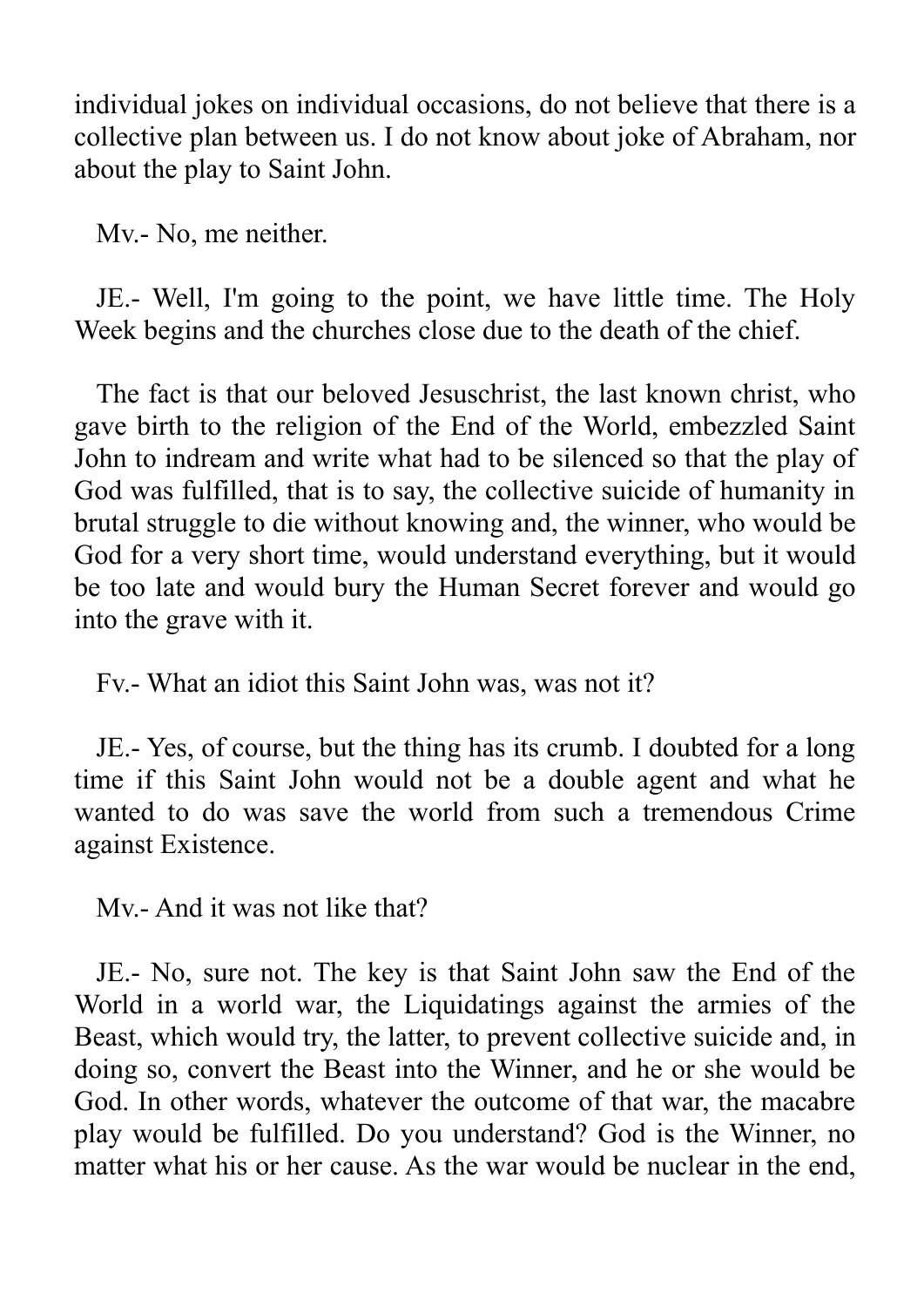and bursting nuclear power plants, there would be no chance of survival.

Fv.- What a cut the Beast would take, right?

JE.- Yes, tremendous. He or she would have an awful agony, more than the winner of the Liquidatings, to win them.

Mv.- But, then, what is our intervention in the matter?

JE.- Well, the funny thing is here. Everyone interprets in this text (The Revelation of Saint John) that the Beast is the Antichrist. However, the Antichrist, who is nothing more than the Christ of the End of the World, and thus manages to reveal the human wrongdoing, and is me, is the guy of the rainbow, in chapter 10, in which very few people notice, they ignore it. And here, some of you, with a masculine voice, because Saint John would never have heard a woman, reveals him the Mystery of God, orders him not to write it, to leave it sealed, the fool of Saint John warns that it will be discovered and divulged at the critical moment and, to top it off, the horny of you, later, dictates and orders Saint John to write about "Blessed are the dead who die in the Lord..." what discovers that nobody ever believed immortal. If a criminal of such ilk were immortal, he or she would spend eternity writhing in horror for his or her atrocious crimes. This is the vision of Hell. The Almightism, the power to commit any crime no matter how dreadful, such as those committed by the Nazis and others, or those committed against their own children when educating them, is allowed by total Death. By taking this, life is denied (Saint John already says that we are dead in life), and a Pact with Death is signed refusing to live.

Fv.- A horny our buddy, yes. So, the Original Sin is not eating an apple by disobeying the whimsical law of a dictator, but taking the Almighty "non-consideration of death knowing that there is Death," isn't it?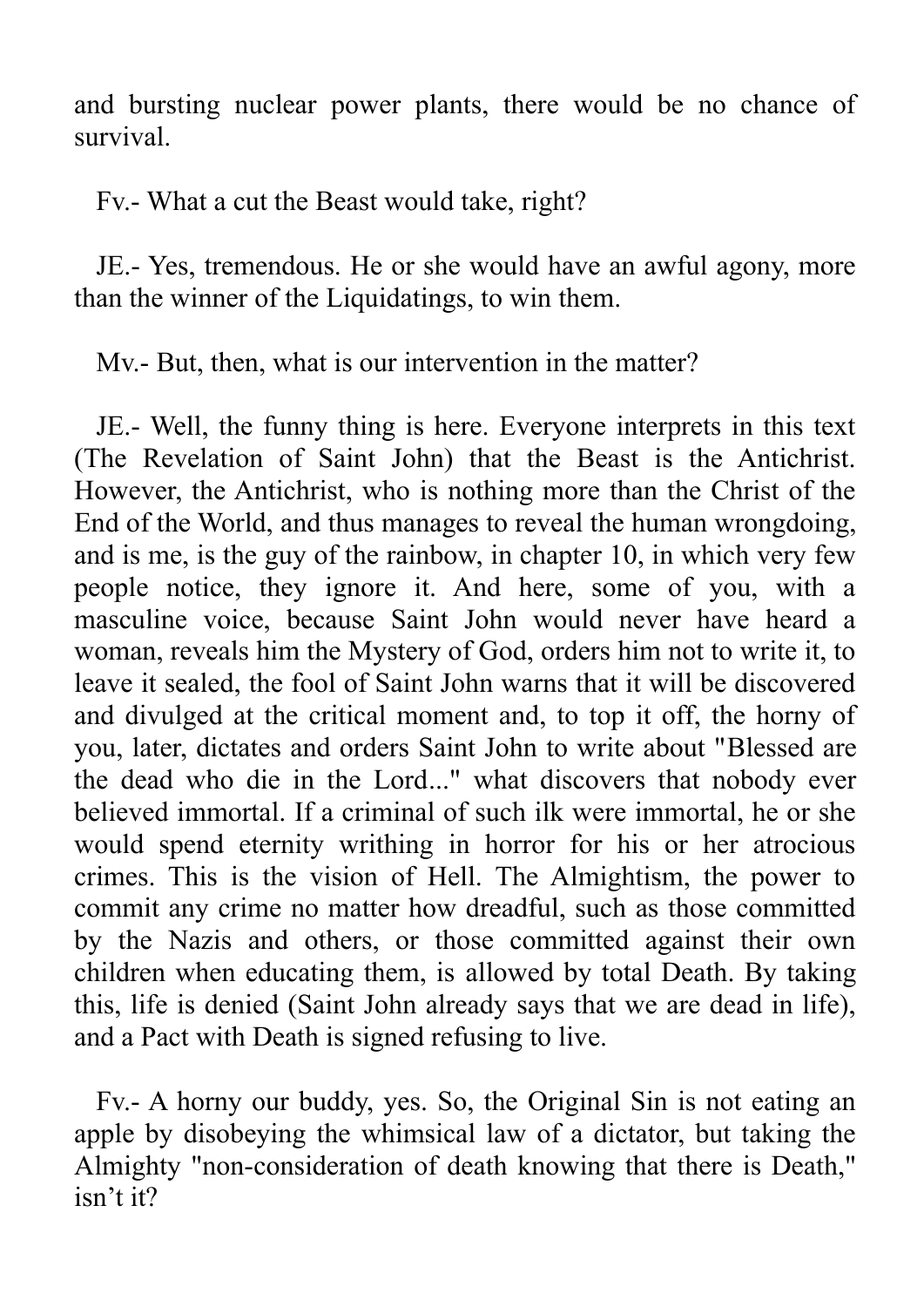JE.- No, it's not like that. The non-consideration of death does not offer Almightyness. The thing is much more macabre. The Pact with Death is to refuse to live. In this way, the Almighty One of never reconsidering her or his criminal posture before Life is acquired, getting ready to kill and die before doing it. It is supposedly an infinite Wall. Now is when the Infinite is taken to hide the grotesque maneuver, nobody would accept that from anyone or from themselves. So they are making a two-round play. First, they refuse to live by knowing that the Infinite does not exist, and then they seize the Infinite in a matter of Faith. Since they know that death is Absolute and erases everything, they take this false liberty, which is to cheat Death, getting a ridiculous and false Almighty, a Wall without a base. And they implant the fear to death as the basis of them Wall, something that no one dares to go beyond. However, this fear is not to death, but of their play being discovered. Once death is accepted, and it is known that no one believes they are immortal, everything comes to light. The Wall is left without a base and falls, all learning to accept and agree with Death. Death can already be considered at any moment, although it produces apprehension, but it stimulates the desire and the wonder of living, which had been lost.

Mv.- However, the fact that there is Death does confer Freedom.

JE.- Of course. But here is an error of principle. No one would seek or ask for freedom if Freedom were not broken. There wouldn't even be the concept of freedom, do you understand?

Mv.- We don't have that concept, of course.

JE.- 2+2=4 Can anyone be free to believe 2+2=5 ? No. Such a thing is error and not freedom. Once Existence has been violated, making the dictatorship of error, it is asked freedom to add well. But this is error in turn, because adding well is not freedom, just success, right?

However, it is absolutely necessary to speak of freedom, at least at the point where we are and, once in Freedom, to refer to the past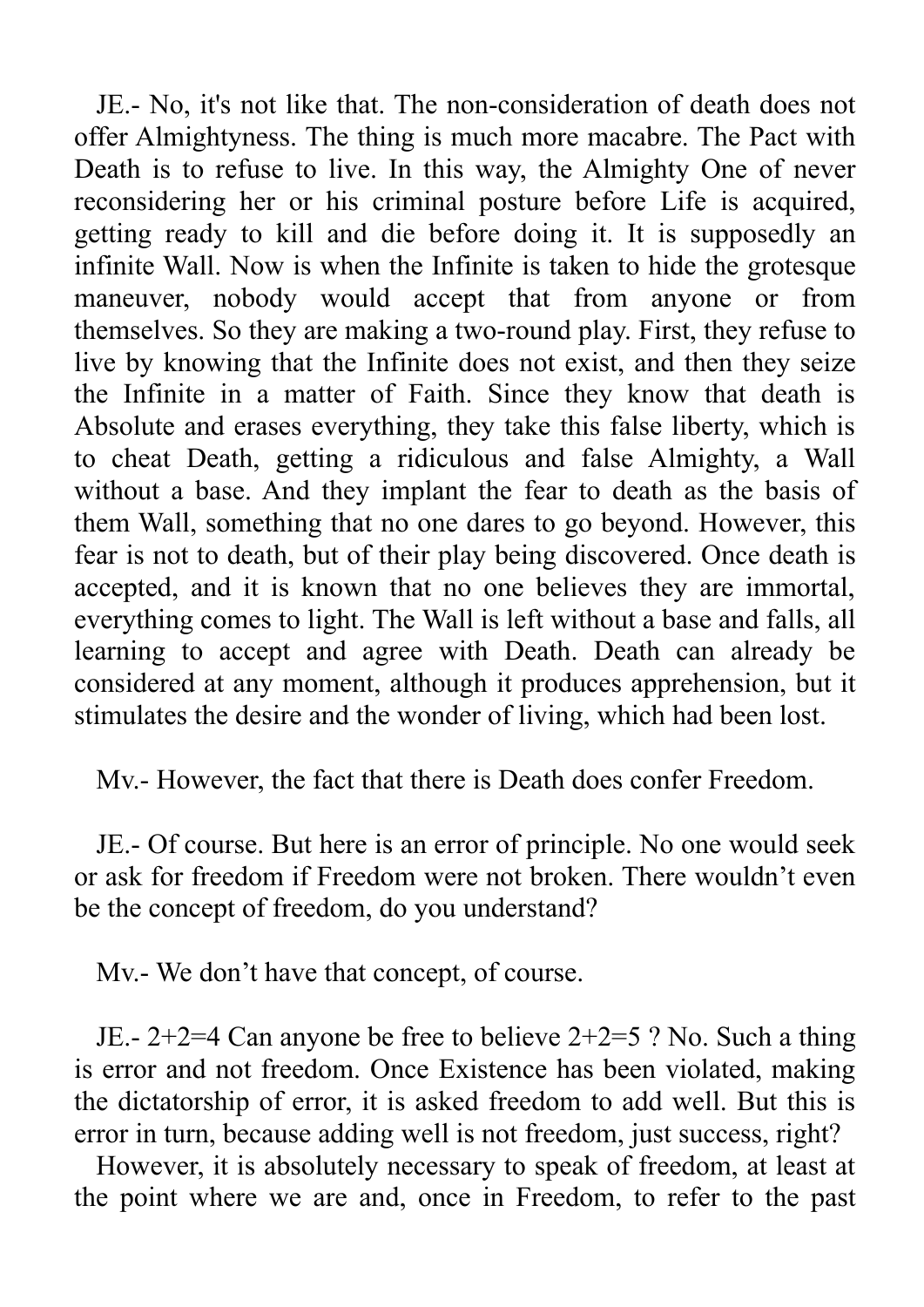before we have come out of the trap of Infinity. How else can we express this? We could talk about success, but it would be cumbersome and confusing.

Mv.- Certainly. But, if we are going to die, would it be the same to do evil than to do good? And how is Hell avoided while living?

JE.- Very simple. Evil is error, good is success, because if we are going to die and nothing will remain, it only makes sense to seek wellbeing while we live. after death it does not matter, but while living it does. If we make mistakes, however serious they may be, as long as they do not cost us our lives, we will learn from them and try to success from there. Guilt cannot be understood in error. No one is safe from error and accident. As once dead there is no nothing, no matter what has happened in life, neither while we are alive if we seek well-being, if we don't have a Pact with Death. Thus, the Freedom conferred by Death is well understood.

Now. By changing the world, all of the previous is error. There is no Hell for anyone there, however gruesome their crimes may have been. Simply, we will seek and be able to the welfare of the Whole, and everything will be new already at every moment. The past will be a reference and not an element of judgment.

Fv.- Ok. This is clear. But it is not clear to me that Saint John was not a double agent.

JE.- No, he wasn't. Saint John was sure that humanity would consummate Total Suicide. Otherwise, he would not have written his Revelation, or he would not have published it. He thought that Jesuschrist was aspiring to the Throne, the King of kings, Christ the King, because for Saint John the Victory was valid even if all died and humanity no longer exist.

Mv.- cotinue on.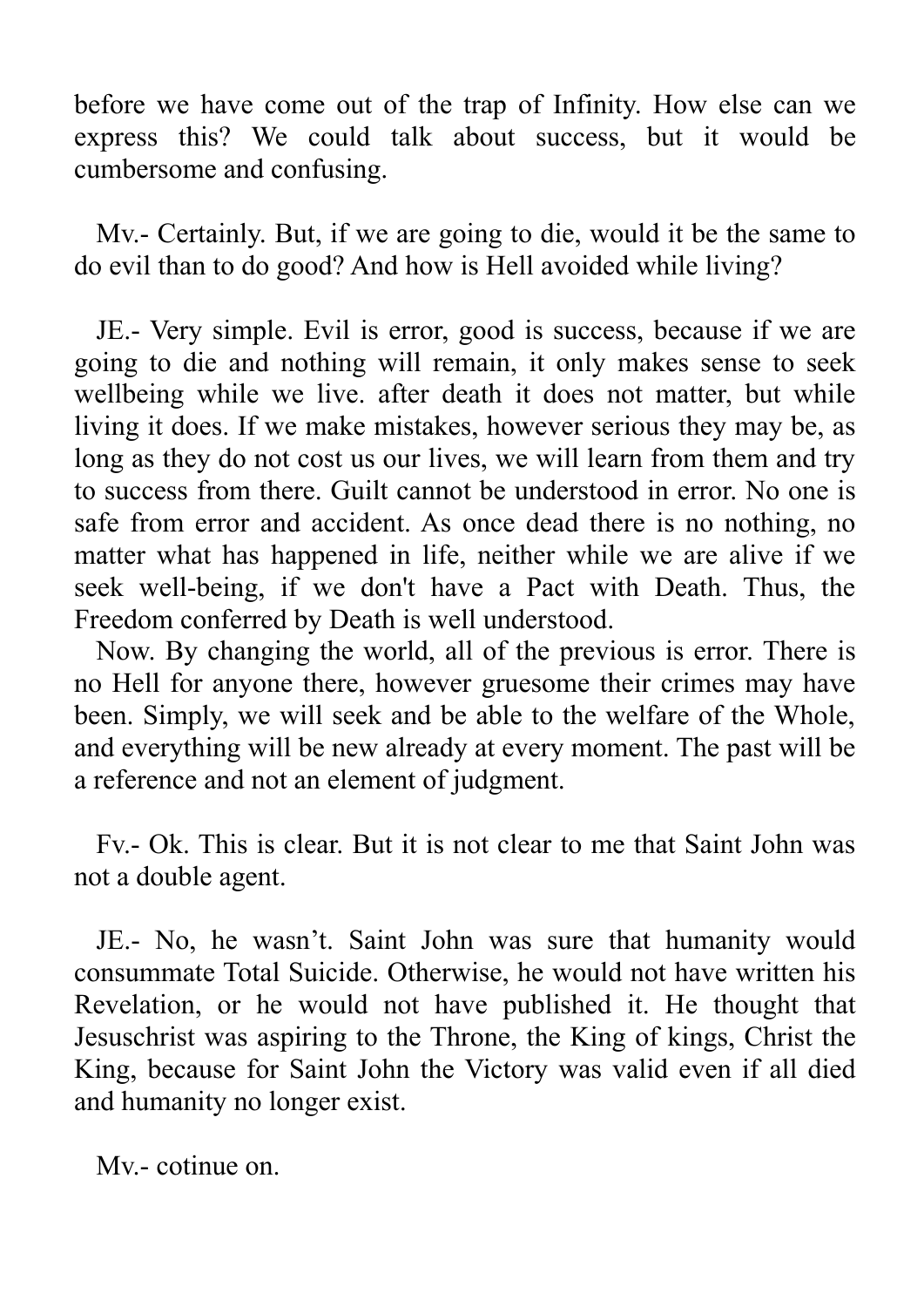JE.- The proof confirming this is the Mausoleum of Qin Shi Huang, the first emperor of China, approximately 200 BC. (The Terracotta Warriors). This man did not bury himself to wait for the End of the World, as did all those who aspired to the Throne. He did not intend to deceive anyone or himself, but he did prepare the Definitive Tomb. He realized a dead world like he lived and helped build, with warriors, murders, horrible crimes, rivers of mercury, great and useless riches… and his corpse presiding over everything. He expected nothing, no Final Judgment to select him, no recognition, nor he was making a representation of something… Nothing, only Death, which is Nothingness. Stubbornness in the Almighty. He was already God, reaffirming the Tyranny knowing that he was not immortal and without pretending to make others believe it.

Fv.- Wow. And did Saint John know this?

JE.- Yes. Saint John knew that the Great Tribulation would not be of the unbelievers for not believing, as it is supposed believers always believe. He also knew that the Great Tribulation would not be of the believers for having believed something absurd, as I long believed in my life and until recently. No. Saint John knew that the Great Tribulation would be for those who have been rebels against the Human Rebellion of refusing to live, and would join the Rebellion resigned to die in horrible agony understanding that there is no going back in the appalling Human Crime, and that they too have done it. This is already happening. There are many and more and more who cross over to the other side without any explanation, like little lambs that return to the flock at the entrance to the slaughterhouse.

Mv.- And what do you think about?

JE.- Well, it's not that serious. Given the human attitude, the Almighty appears as Infinite. However, I understand Mathematics, and I know two things for certain: First, that Infinity does not exist. Infinity is a mathematical concept, but it is not a mathematical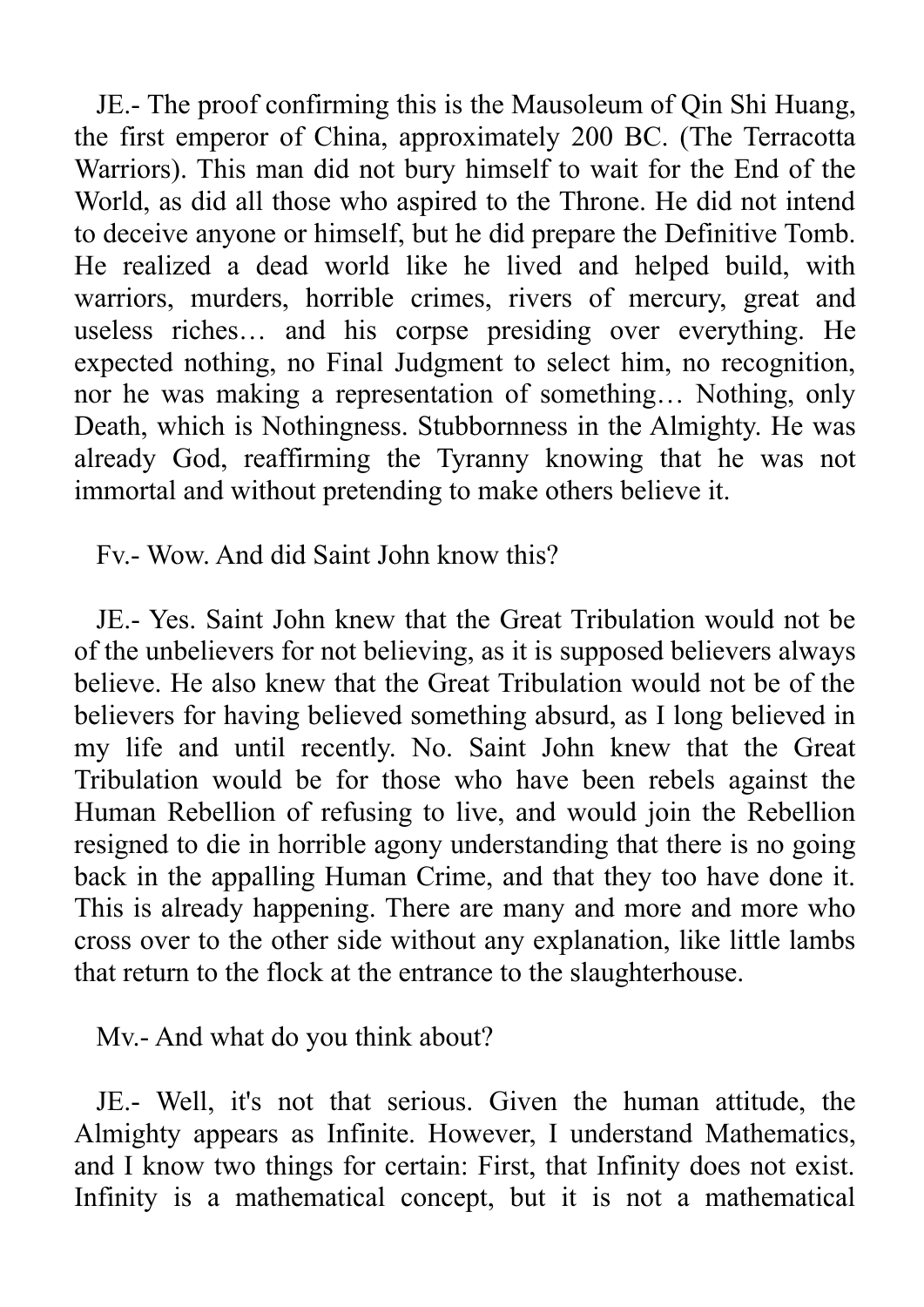possibility. And second, that Mathematics is Existence and, no matter how much the Human Being tries to get out of Mathematics, they simply cannot, that is impossible. The Human Being is within Mathematics completely and inescapably. There is no outside of Mathematics.

JE.- We have that God's Plan is the total death of the Planet to totally erase Human Crime. Such is the magnitude of the crime. What individuals want is not to face the realization, realizing the Crime, dying before. This is why soldiers go to war, for example, to die, and this is why the Human Being is so aggressive and criminal, because they are looking for death, looking to be killed. The Human Being is collectively suicidal, but they cannot do it themselves, and they tempt Death with their attitude in life. Realize that if she or he killed herself or himself directly, he or she would realize why he or she does it. Others have to kill them. Beware, this is collective suicide, anticipated, but collective. At the end of the day, they reaffirm themselves in the Crime, but they make a getaway from facing the matter. Individual suicide is very different, and it occurs precisely because of not being able to live in the world created by Crime, because of not being able to adapt to the Human Rebellion against Existence.

JE.- But all this decidedly suicidal behavior, collectively, I insist, occurs far from the End of the World, when death blocks the way to reach it. The Human Being has no hope here because they know very well that there is only one chance at the End of the World, and not before. So, before the End of the World, they have to cling to their Almightyness believing it Infinite, with their faith, for this they have it. they made the Pact with Death because by practicing ritual burials they found themselves renouncing Life by playing with Immortality, but since they knew very well that Infinity does not exist and, therefore, life cannot be renounced, they refused to live, finding the Infinity of Almightyness. Now, not being Infinite the Almighty, they get into a vortex of "infinite" crime, arriving at the horrific crimes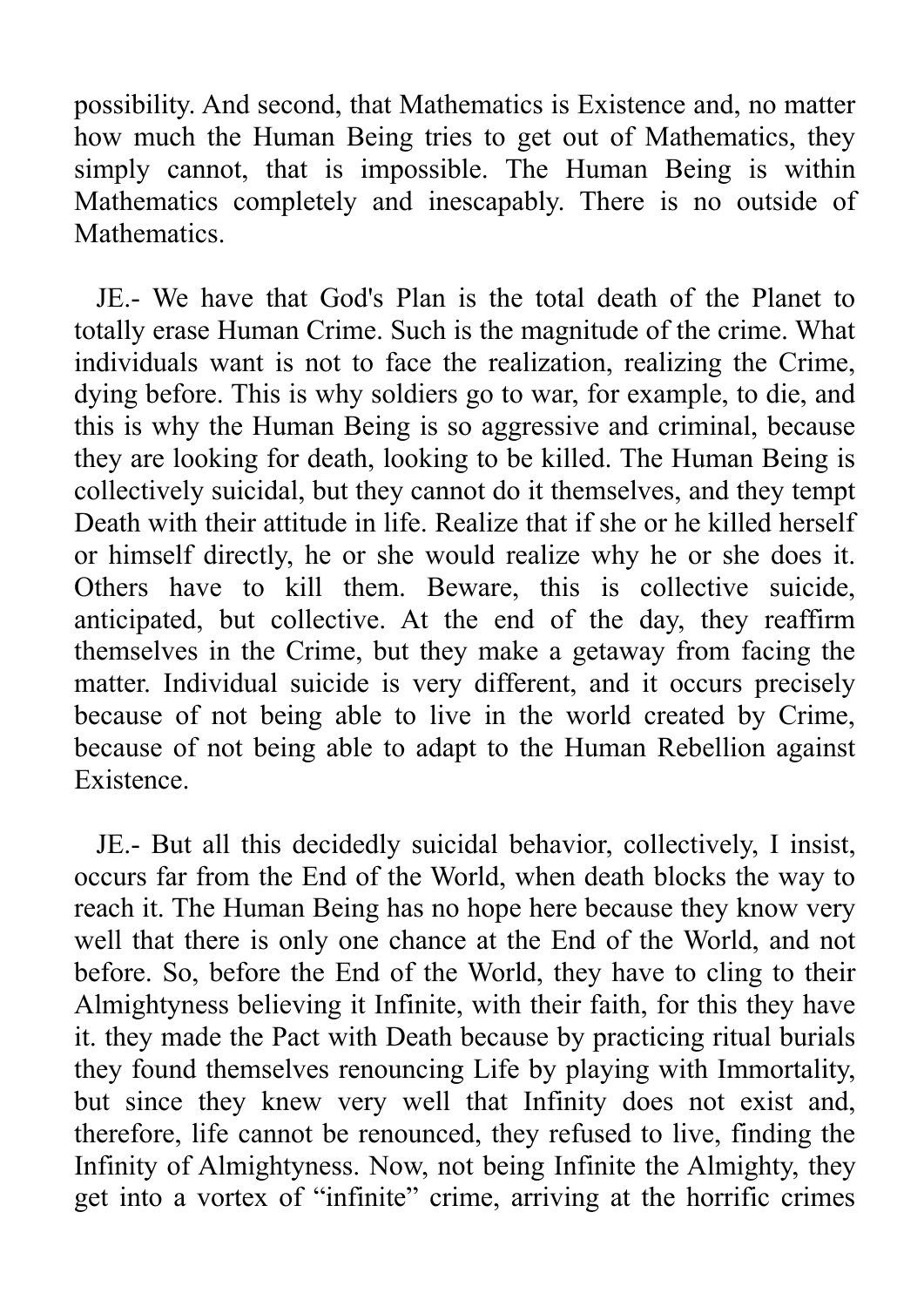that we all know, the Nazis and such… they are looking for the End of the World, damn it! With "infinite" despair! Hitler attempted the End of the World! Only he didn't have enough technology. And all wars have been representations of the End of the World. Even knowing that they would not succeed, they had to try in their desperation! Only at the End of the World is there a chance to revoke the Pact with Death!!

JE.- If we now look again at the tomb of Qin Shi Huang, the first emperor of China, we see that it is under a slight mound. True, he does not have a pyramid like the pharaohs, but it is not completely hidden. That man hoped that his grave would be discovered. He lived and died with that hope, like everyone else.

Vm.- Go ahead, you already have it.

JE.- Thanks. So, the End of the World only has one face, since the Victory of God would be Total Death, and that would not justify the signs on the graves. The Victory of God would justify the signs on the graves if human beings believed in Immortality, the Infinite, but it is very clear that this is not believed. In addition, such a belief would not explain anything of the above, the desperate criminality... The highly criminal behavior in all aspects, even with one's own children, of the Human Being is not explained in a competition to achieve Immortality, that does not have sense. In any case, it would be a competition for Kindness, just as it is preached in the temples. No, this does not fit into any logic, this is outside Mathematics, so it simply does not exist.

No one believes or wants this. God's Victory would be to erase Human Crime, but this doesn't fit either. It doesn't explain the signs on the graves. If you don't want to fix or effectively realize Human Crime, yes, you want them to kill you as soon as possible, but that's where everything ends, you don't put a sign on your grave. You're dead, damn it! What do you care what happens anymore?! You know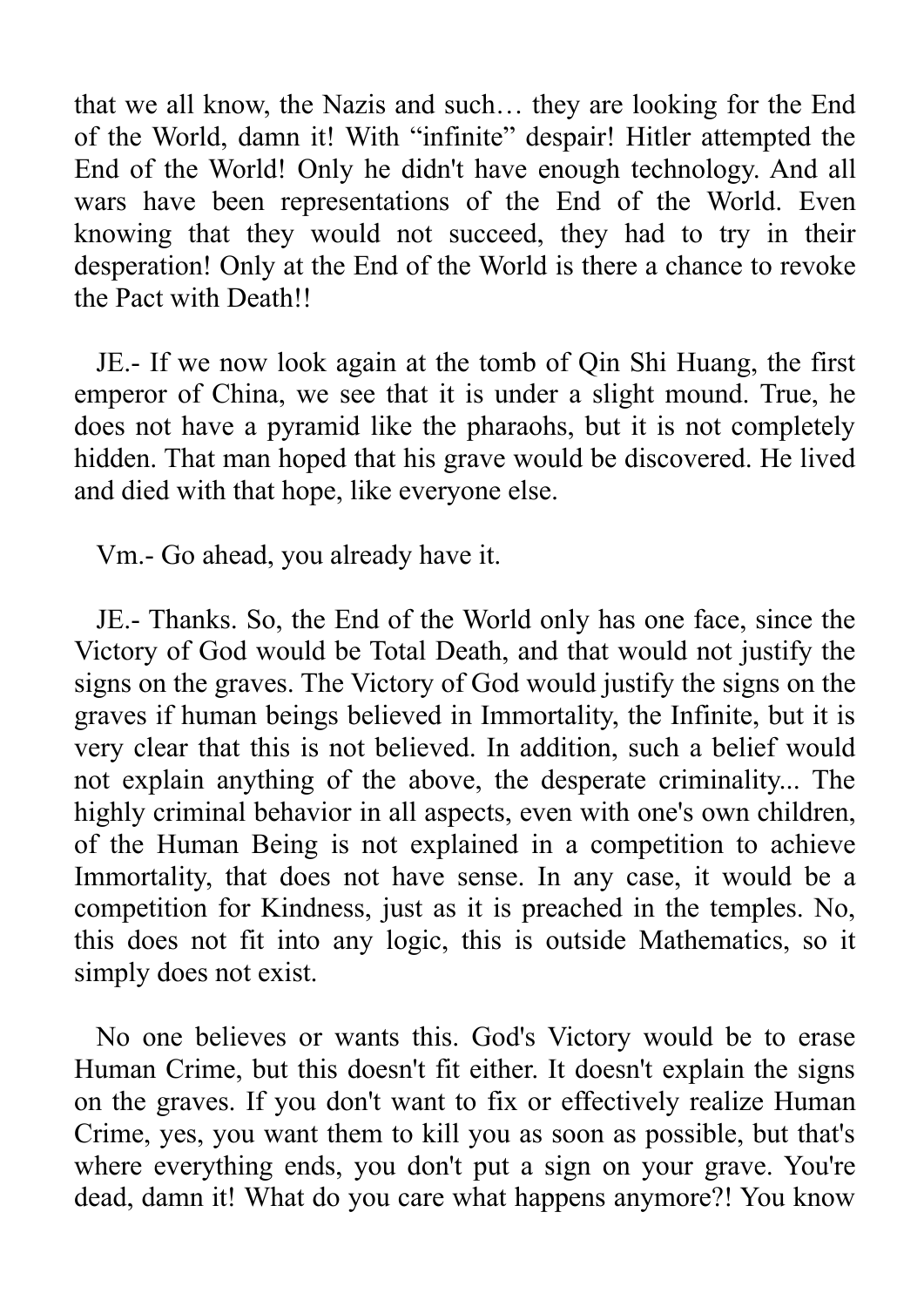very well that the Planet will die sooner or later and Human Crime will be erased. Why would you bet on a God?! No, no, no. This is not math. Don't throw the roll away.

JE.- The signs on the graves, whether they all put them or not, make a reservation at the End of the World, then the refusal to live is not Total, and Almightyism is not Infinite. The signs on the graves are to magically attend the event. And they are screaming with "infinite" desperation that we, those of us who live in the End of the World, revoke the Pact with Death and know Freedom! Not because this will have an effect on them, since they are dead, but so that their desire to be rescued, which they had in life, and which they had no chance to live, becomes effective in our hearts. Only that (let us live their wish).

Vf.- Indeed, Jesús. This is what the signs on the graves mean. You have made me cry. Thank you.

Vm.- Certainly. I join in that sentiment.

JE.- Thanks. I am crying too.

.

.

.

Vf.- And why is it a Christ who deciphers and reveals the Pact with Death?

JE.- We Christs are mad, that is, we have been left out of the Flock of Liars, which has the consequence that we do not make the Pact with Death. This gives us the ability to try to change the world. Not all mad people try it, and even fewer get to be notorious to the point of being lynched. Only a few come to this, one every 1,000 or 2,000 years in each culture.

Of course, this has a drawback. Since we do not make the Pact with Death, it is very difficult for us to discover and decipher the phenomenon. In fact, no Christ achieved this, only the Antichrist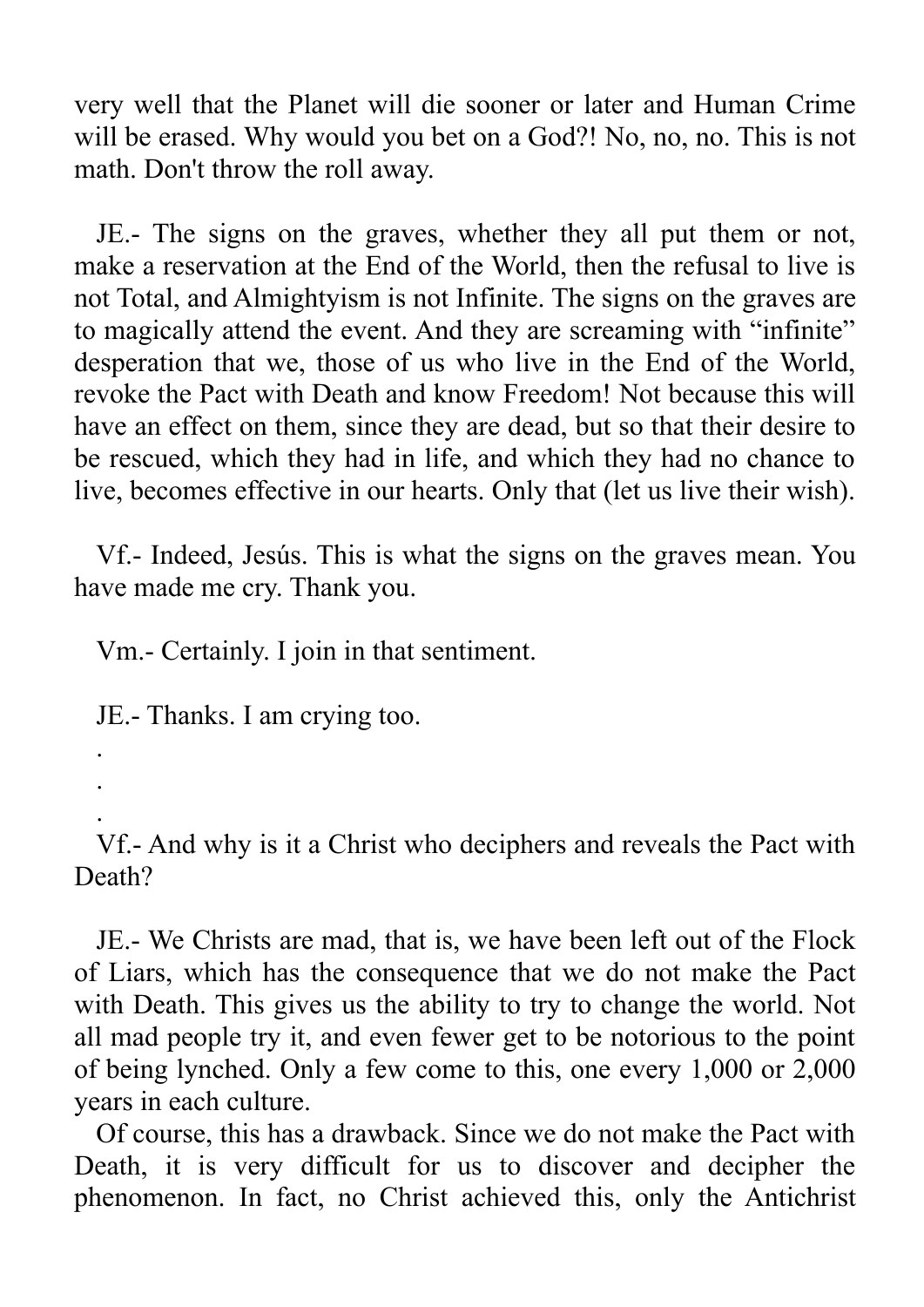achieves it by having all the information being at the End of the World, with high technology. So, the christs failed to change the world because they did not find the formula to *kill*, in italics, human beings.

Vf.- I understand. But they did leave huge clues and fertile ground for the Antichrist, right?

JE.- True, very true. Seeing that they could not change the world, they allowed themselves to be lynched and announced that they were going to be resurrected. This was a master move, because the people around them put the rest, and created religions or incorporated them into the existing one because it already picked up the phenomenon. The result was that those who lynched them incorporated them into their Lie by changing their meaning and, knowingly or unknowingly, they flashed the Christs´s Sign everywhere.

Many are almost faded, although they still shine in myths and legends, which distort them, although whoever truly seeks, like the Antichrist, finds them, or finds their brilliance. However, the Sign of the last known Christ, Jesus Christ, shines brightly throughout the world, with two meanings, of course, but who wants to understand, understands. Jesus Christ is the Christ that gave rise to the religion of the End of the World. And the Sign of him, which means the same as all the signs of the Christs, is in the churches, the classrooms, the offices, the bedrooms..., and in the graves, of course, everywhere. What a beautiful move this man made! He planted himself and planted all the Christs at the End of the World.

You know what this Sign says, right?

Vf.- Yes, of course, but tell me, please. I will love to hear it with your words.

JE.- "I called and they didn't open. Thank you. I come back." (The phenomenon comes back, not the person).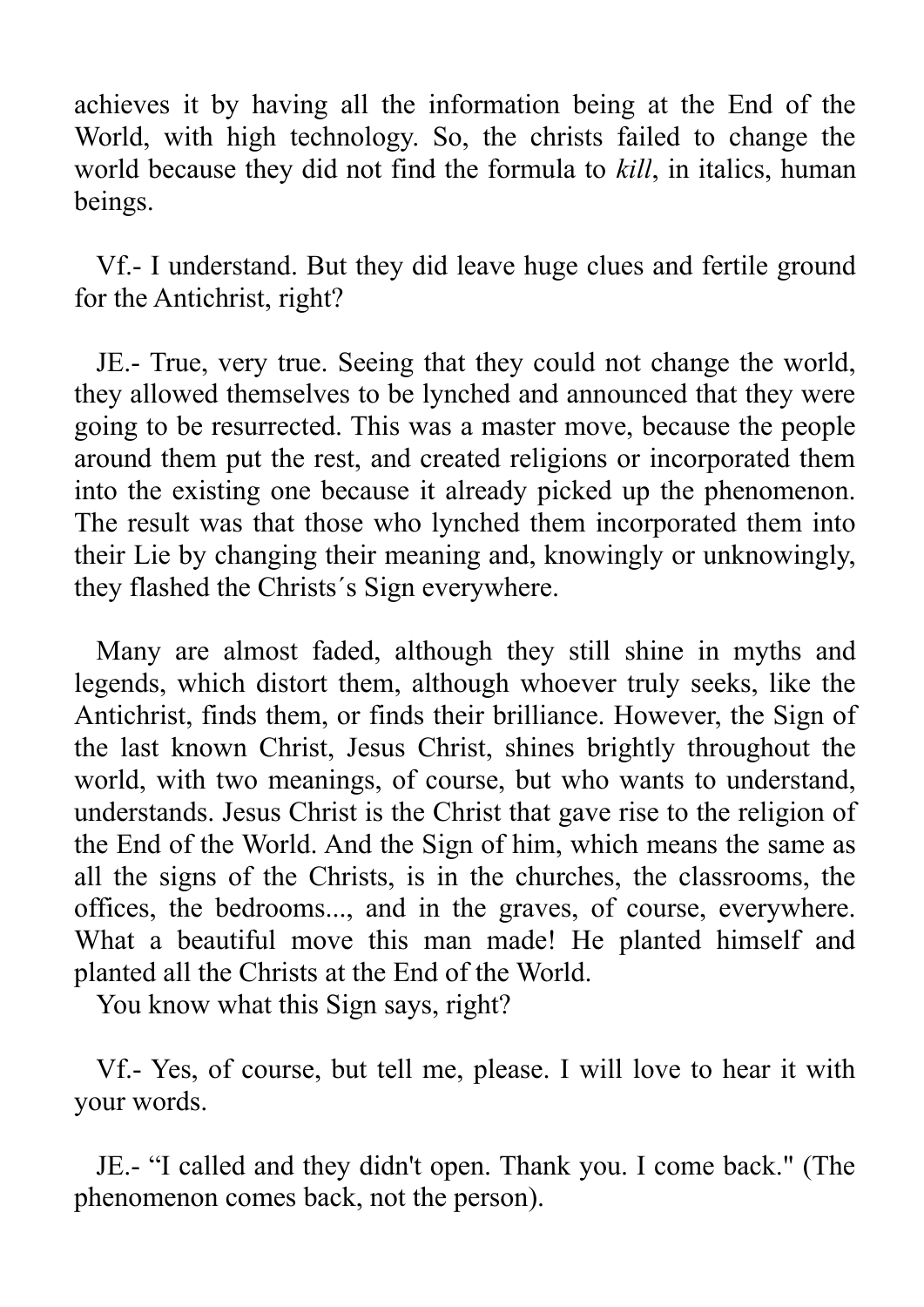This is two messages.

One for those who don't open: "Thank you for teaching me to call and, be careful, I'm going to do it again."

The other is a warning for those who intend to knock on the Gates of Heaven, and says: "Be careful, we have already called a few. Don't even think about calling crazy, this is extraordinarily dangerous for you and for everyone. If you want to do it, go ahead, but prepare well. Thank you for making it so."

Vf.- A silly question. You are always very careful to include both genders in your expressions. However, you speak only of Christs (male), never of Christs (female), why?

JE.- Thank you very much for asking me this question. I wish there had been Christs (female) and I wish the Antichrist (female) would change the world, but it's not like that. All the Christs that I know of are male. There are two reasons for this. First, women have always been marginalized and relegated to assisting men, with few exceptions. The reason is very simple. Almost always it has been considered that only the man can aspire to God, and the woman is allowed to live to assist him in the Fight. No one or almost no one would listen to a woman's preaching. In fact, when I write this, the word processor underlines "Antichrist (female)" in red for me, as an error, when "Antichrist (male)" does not underline it. Second, women, due to the above, have almost always been busy joining society as a previous and essential step to any other claim. It's a shame, but this is what needs to change. Anyway, such a thing does not mean that the existence of a Christ (female) or the Antichrist (female) is impossible, but very improbable. I have no news of it.

Vm.- What I can tell you is that, in my travels throughout the length and breadth of Existence, I have met many attentive beings and their stories. Most fell into the trap of Infinity. Of those I have met, either they have not come to the end, and they suffer as much as you, or